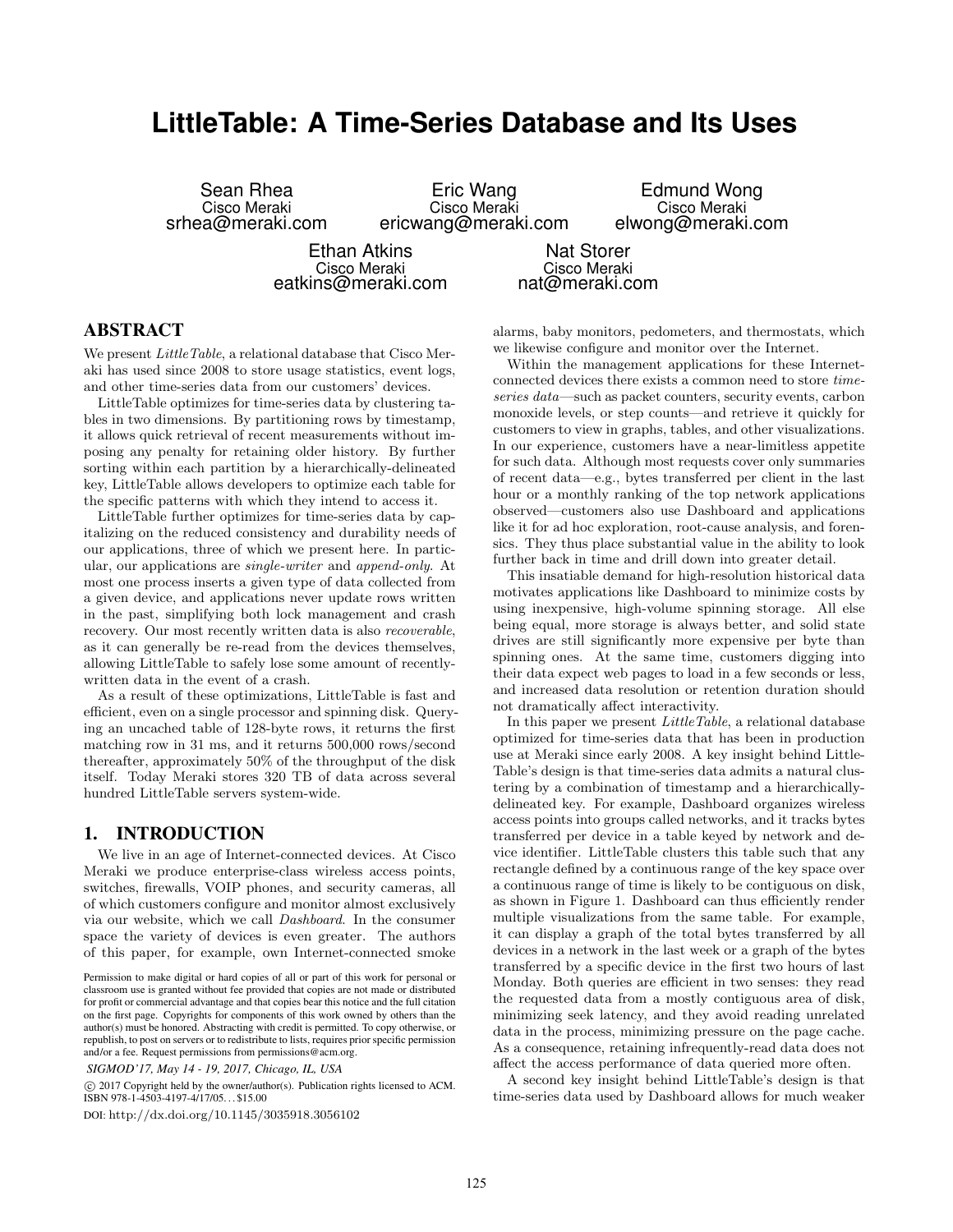

Figure 1: Two-dimensional clustering. LittleTable clusters data so that any rectangle defined by a continuous range of the hierarchically ordered key space over a continuous range of time is likely to be contiguous on disk.

consistency and durability guarantees than those commonly provided by relational databases, simplifying locking and crash recovery while improving performance. In particular, time-series data in Dashboard is single-writer, append-only, and recoverable. At most one process per device inserts any given metric into LittleTable, and data gathered from different devices are independent. There is no need to update rows, as each row represents a measurement taken at a specific point in time. Instead, LittleTable merely ages data out after a configurable time-to-live. Finally, any data recently inserted into LittleTable can generally be re-read from the devices themselves. LittleTable can thus safely lose some amount of recently-written data in the event of a crash.

Although working with LittleTable's weaker consistency and durability guarantees and thinking about data clustering a priori impose additional effort on developers, most LittleTable applications follow one of a few common use patterns, and we illustrate LittleTable's utility by presenting three representative applications. One example fetches byte and packet counters from devices and stores them into LittleTable so that Dashboard can display graphs of transfers per network, client, interface, and destination. Another example pulls and stores logs of events such as wireless associations and disassociations for Dashboard users to browse or search. In the 9 years since LittleTable entered production use, Meraki developers have added 68 additional applications, including the third we present here, which fetches and stores motion vectors from security camera video streams so that users can search for motion in subsections of a camera's field of view. We thus suspect that LittleTable will accommodate a wide variety of similar applications that require high performance storage and retrieval of time-series data.

In return for this additional developer effort, LittleTable is fast and efficient, even on inexpensive spinning storage. Our microbenchmarks show that when querying a table of 128-byte rows and using only a single processor and disk, LittleTable returns the first matching row in 31 ms, and it returns 500,000 rows/second thereafter, approximately 50% of the disk's peak throughput. Inserts are also efficient: Little-Table accepts batches of 512 128-byte rows—common in our application—at 42% of the disk's peak throughput.

In this paper we make the following contributions. We present the design, implementation, and limitations of a relational database optimized for time-series data. We demonstrate via microbenchmarks the performance and efficiency

of our design, and we present several applications of Little-Table and discuss how they work within the limitations of its semantics. Throughout, we present lessons we have learned since placing LittleTable into production use.

This paper is organized as follows. Section 2 places Little-Table in context by describing Dashboard in more detail. Sections 3–5 present LittleTable itself, its applications, and its performance in microbenchmarks and production use. Section 6 presents related work, and Section 7 concludes.

# 2. DASHBOARD OVERVIEW

In this section we place LittleTable in context and motivate its design by describing the architecture of the Meraki system as a whole.

# 2.1 Shards

Dashboard is implemented as a collection of mostly independent servers called shards, each of which implements the entirety of Dashboard's functionality for some subset of Meraki's customers and their devices. Most shards host several hundred Meraki customers. Our largest shards each host over 30,000 Meraki devices and support over two million network clients per day. For geographic proximity and legal reasons such as data sovereignty, we group shards by region—e.g., North America, Europe, etc. Customers choose their region when they first create their Dashboard accounts.

Meraki's devices communicate with their hosting shard through a proprietary virtual private network, called *mtun*nel, that secures their communication and allows the shard to initiate communication with devices even when they have no publicly-routeable IP address. The shard stores devices' configurations in PostgreSQL, and devices fetch their configurations over mtunnel. Daemon processes on the shard, called grabbers, periodically fetch time-series data from devices over mtunnel and store them in LittleTable. The Dashboard webapp runs directly on the shards, and our customers connect to it over TLS to view these statistics or reconfigure their devices.

Dashboard maintains a mapping of customers and devices to their respective shards. When a customer first logs into dashboard.meraki.com, it sends them via HTTP redirect to the shard that hosts their data, and from then on the customer interacts directly with that shard. A similar mechanism redirects devices to the correct shard upon initial boot.

# 2.2 Fault Tolerance and Load Balancing

To protect against data loss, every shard has a warm spare, hosted on equally capable hardware in the same region, but managed by a different provider in a different datacenter in a different city. Dashboard uses PostgreSQL's built-in continuous archiving functionality to keep the spare's PostgreSQL instance consistent by replaying the shard's write-ahead log on the spare. To allow recovery in the case of programming or operational errors, each spare also takes hourly backups that it stores locally. Finally, to protect against simultaneous failure of the multiple replicated drives on both shard and spare, every night the spare signs and encrypts a backup of each database and stores it in Amazon S3.

When a shard fails or becomes unreachable due to a network partition, Meraki's operations team initiates an automated failover sequence that brings the spare out of continuous archival mode and redirects traffic to it by updating DNS records. Once initiated, this process takes only a minute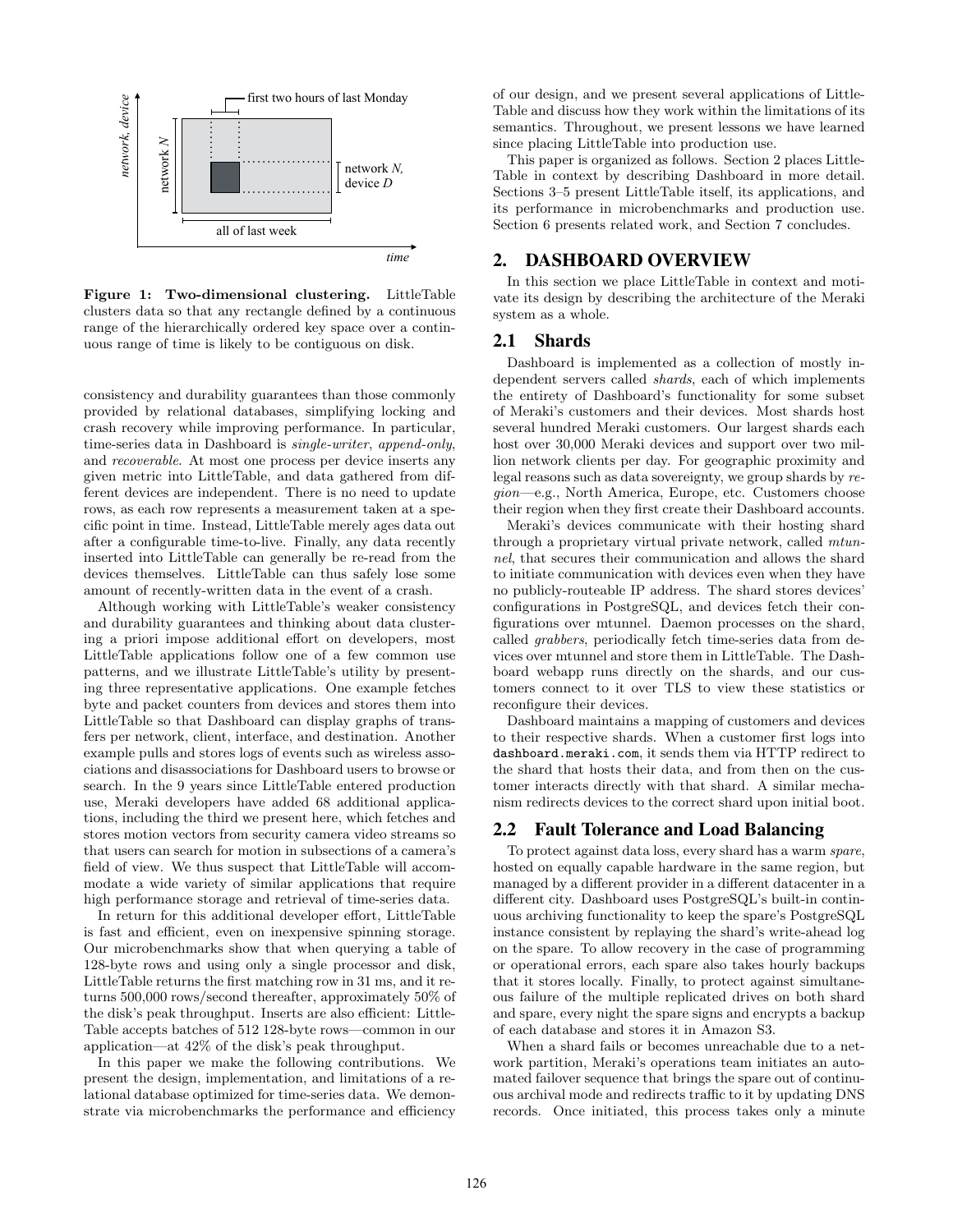or two, including the DNS cache TTL. During failover, customers cannot view or reconfigure their networks, but except for a few specific features (e.g., splash pages, packet traces), Meraki's devices tolerate temporary losses of connectivity to Dashboard without incident.

Although shards experience some variation in load due to the mix of device types they host and the features their customers have enabled, as well as diurnal and other regular variations, the primary determinant of a shard's load is the number of Meraki devices it hosts. Consequently, a shard's load tends to change slowly, as it takes time for customers to physically install additional devices. In contrast, quick changes in load are usually a result of code changes or operational errors that should be investigated before being acted upon. Meraki's operations team thus balances load among shards manually. To keep Dashboard responsive, the team splits overloaded shards by mapping roughly half of their customers to each of two new child shards. To maintain high resource utilization, the operations team assigns new customers to underloaded shards during customer sign-up.

# 2.3 Design Considerations

Based on the existing Dashboard architecture and our intended use cases for LittleTable, we now outline the considerations that guided our design. Section 3 describes the design itself and how it meets these considerations.

## *2.3.1 Horizontal Scalability*

At the time that we began building LittleTable, in early 2008, the size of our existing codebase, its reliance on PostgreSQL, and the lack of mature alternatives for storing configuration data all led us to scale out Dashboard via manually partitioning users' data onto independent shards. Dashboard's architecture required that LittleTable support continuous archiving, but there was never any requirement for LittleTable itself to partition data across servers.

Although Meraki's business has grown substantially since 2008, the processing power, memory, and storage per server has grown as well, and today only a select few Meraki customers have so many devices that Dashboard distributes their data across multiple shards. In the few places Dashboard shows a rollup of such customers' LittleTable data, one of the involved shards pulls data from the others and aggregates it before forwarding the result to the client. A more distributed database would simplify implementing such pages, but would likely introduce performance and operational challenges of its own.

#### *2.3.2 SQL Support*

Another consequence of Meraki's pre-existing use of PostgreSQL that initially surprised us was the importance of an SQL interface to LittleTable. Our first implementation of LittleTable had an XML-based query language, and developer uptake was sluggish until a subsequent version added SQL support. While alternative data models and their associated query languages—e.g., graph databases [7], multidimensional sparse maps [8, 14], etc.—are quite popular today, using a well-understood and commonly-known query language was extremely valuable to our developers.

#### *2.3.3 Insatiable Storage Requirements*

It is almost impossible to store too much time-series data. There is always some customer who wishes they had more history or higher resolution. At the time we built Little-Table, this consideration definitively ruled out solid state drives. Even today, spinning storage remains significantly less expensive per byte, although the gap continues to close.

To achieve high performance on spinning disks, Little-Table must cluster data such that it can retrieve the rows for any given graph or table from a mostly contiguous area of disk, and there are two dimensions along which such clustering can be fruitful. First, we observe that customers most frequently visit Dashboard in order to view relatively recent data about their networks—to debug a client's current connectivity issues, for example, or to generate a monthly summary of network usage. This insight implies that LittleTable should cluster data by timestamp, so that recent data is not interleaved with data from the distant past. Second, most views in Dashboard display data for only a subset of the devices hosted on the relevant shard—usually a single device, network, or customer—and these categories nest: devices belong to networks that belong to customers. This insight implies that LittleTable should also cluster data according to some organizational hierarchy. It should not interleave one customer's, network's, or device's data with another's.

#### *2.3.4 Weaker Consistency and Durability*

By design, the time-series data Dashboard stores in Little-Table requires relatively weak consistency and durability guarantees. At most one Dashboard process collects and inserts each type of data for any given device, and that process manages any relationship between a single device's rows (e.g., computed differences in the value of an increasing counter), so there is no need for reader-writer consistency within tables. Measurements of different metrics are generally independent of each other, so there is little need for consistency across tables. Because each row represents a measurement of state at a particular time, and Dashboard only deletes rows by aging them out after a configurable interval, there is no need to update rows once written. Finally, data written within the past few minutes is largely recoverable: in the event of a database crash, Dashboard can generally re-collect such data from the devices themselves.

These weaker semantics are in contrast with the stronger requirements on the configuration data Dashboard stores in PostgreSQL. Updating a configuration may require modifying multiple tables atomically, and updates may occur concurrently, as many users interact with Dashboard at any given time. Database backups must reflect a consistent view across tables. Atomicity, consistency, isolation, and durability are all vitally important for configuration data.

# 3. LITTLE TABLE

In this section we present LittleTable's data model and API, its basic architecture, and a number of challenges we had to overcome in designing and implementing it.

# 3.1 Data Model and API

LittleTable is a relational database, run as an independent server process. Clients interact with LittleTable by loading a custom adaptor into SQLite's virtual table interface [4], allowing them to perform inserts, queries, aggregates, and other operations in SQL. Internally, the adaptor communicates with the server over TCP to get a list of available tables, determine the schema and sort order of each table, and perform inserts or queries.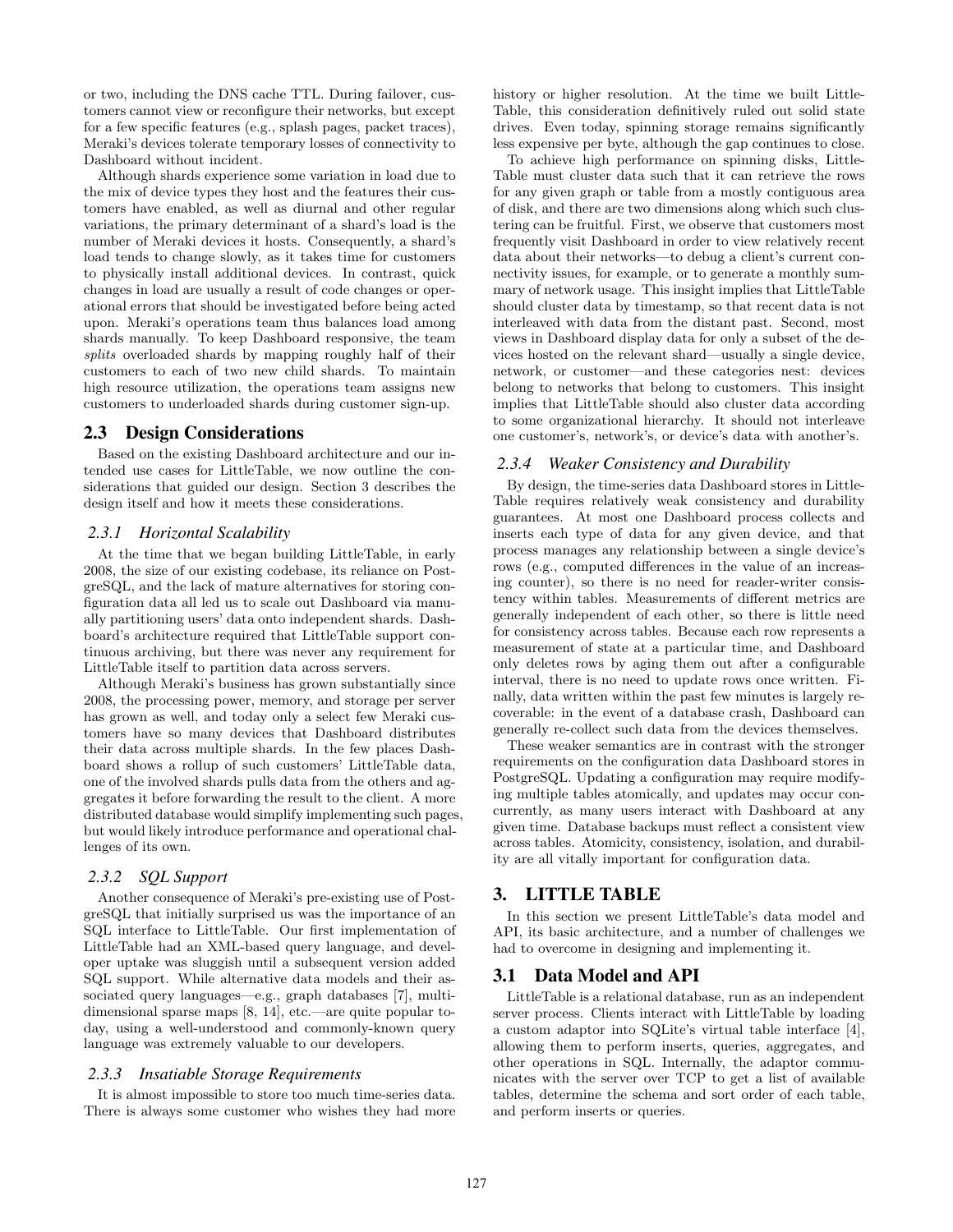The schema of a table in LittleTable consists of a set of columns, each of which has a name, type, and default value. An ordered subset of these columns form the table's primary key. The final column in this subset must be of type timestamp and named "ts". Although other columns may also be of type timestamp, we hereafter refer to this column as the timestamp column. LittleTable enforces the uniqueness of primary keys, and the server always returns query results to SQLite in ascending or descending order by primary key.

LittleTable clusters data by timestamp and sorts data by primary key within each cluster. Applications choose their primary keys carefully to control storage layout. The primary key in Figure 1, for example, is (network, device, ts).

The SQLite adaptor takes clients' inserts and transmits them to the LittleTable server in batches. Each inserted row's timestamp may be in the past or in the future. A client may also omit a row's timestamp entirely, in which case the server sets it to the current time.

LittleTable does not provide any way for clients to determine whether their inserts have reached stable storage. It guarantees only that if it retains a particular row after a crash, it will also retain all rows that were inserted into the same table prior to that row. Note that this guarantee is made relative to rows' insertion order, not their timestamps. The SQLite adaptor maintains a persistent TCP connection to the server in order to detect server crashes. After a disconnection, clients issue queries to determine which rows, if any, to re-insert (see Section 4.1).

The SQLite adaptor takes clients' queries and works with the LittleTable server to execute them. On the server side, every query in LittleTable is an ordered scan of rows within a two-dimensional bounding box of timestamps in one dimension and primary keys or prefixes thereof in the other. These bounds may be inclusive or exclusive. In response to a query, the server returns all rows that lie within the specified bounds, sorted by primary key.

Continuing the example from Figure 1, consider a query that requests the sum of bytes transferred from each device in a network N over the last week. The SQLite adaptor will request from LittleTable all rows whose primary keys begin with network  $N$  and whose timestamps are in the last week. Having loaded the table's schema on initialization, the SQLite adaptor will know that the resulting data will be sorted by device identifier, and it can thus perform the aggregation without resorting the data.

LittleTable provides no guarantees as to whether a query that executes concurrently with an insert will return any of the inserted rows. It may return some, all, or none of them. In the absence of an intervening server crash, however, a query that starts after an insert completes will always return all of the insert's rows that fall within the query's bounds.

Tables in LittleTable have a set time-to-live (TTL) period, and LittleTable discards rows whose timestamps fall more than a TTL in the past. This age-based expiration of rows is currently the only form of deletion in LittleTable.

# 3.2 Design Overview

LittleTable implements each table as a union of sub-tables, called *tablets*, of two types.<sup>1</sup> It places newly inserted rows into an in-memory tablet, implemented as a balanced binary tree. When an in-memory tablet reaches a configurable maximum size or age, LittleTable marks it as read-only, adds it to a list of tablets to flush to disk, and allocates another in-memory tablet to receive new rows.

Once flushed to disk, a tablet becomes an on-disk tablet. LittleTable writes an on-disk tablet as a sequence of rows sorted by their primary keys and grouped into 64 kB blocks. It also writes to disk an index for each tablet that records the last key in each of the tablet's blocks. On average, these indexes are only 0.5% of their tablets' sizes, so LittleTable caches them almost indefinitely in main memory.

LittleTable caches the range of timestamps each tablet contains, which we call a tablet's timespan, and it writes the list of on-disk tablets and their timespans to a table descriptor file after every change. Once written, LittleTable atomically renames this file to replace the previous version.

To execute a query, LittleTable selects the set of tablets whose timespans overlap the query's timestamp bounds. It traverses each in-memory tablet's binary tree to find the first key within the query's key bounds. It performs a similar lookup in each on-disk tablet by binary search within the tablet's index to find the relevant block, and another binary search within that block to find the relevant row. Using these starting points, LittleTable opens a cursor on each tablet, filters any rows that fall outside the query's timestamp bounds (which generally do not align exactly with the tablets' timespans), and merge-sorts the resulting streams to form a single result stream ordered by primary key.

## 3.3 Initial Analysis

Based on the above overview, we now briefly itemize the benefits of LittleTable's design. Assume for the purposes of exposition that all clients let LittleTable set the timestamps on their rows to the current time, and that timestamps have infinite precision. We remove these assumptions about timestamps in Section 3.4.3.

First, note that rather than writing individual disk blocks, LittleTable flushes entire in-memory tablets to disk at once. Based on the average seek time and sequential throughput we observe on our disks (see Section 5.1.1), we set the default flush size to 16 MB, which is large enough to sustain roughly 95% of the disk's peak write rate.

Second, by placing rows into only a single in-memory tablet as it receives them, LittleTable clusters rows by timestamp. By sorting the rows within each tablet by primary key, LittleTable further clusters them by key. When performing a query that covers only a small time range, Little-Table reads from a correspondingly small fraction of tablets, and it uses each tablet's index to start reading at the block corresponding to the query's minimum key bound. As with inserts, reading from each tablet into sufficiently large buffers ensures that LittleTable sustains a high fraction of the disk's peak throughput.

Third, with appropriately-chosen primary keys, LittleTable clusters a single table for a variety of applications. In the example from Figure 1, both the rows corresponding to a particular network and those corresponding to a particular device within a network are contiguous within their tablets.

Finally, a background process in LittleTable efficiently re-

<sup>&</sup>lt;sup>1</sup>We apologize that this terminology is confusing to readers familiar with the related work. What LittleTable calls inmemory or on-disk tablets, Bigtable and related systems call memtables or SSTables. Bigtable uses "tablet" to refer to a

partition of rows assigned to a particular server. For brevity of exposition, we delay further discussion of related work until Section 6.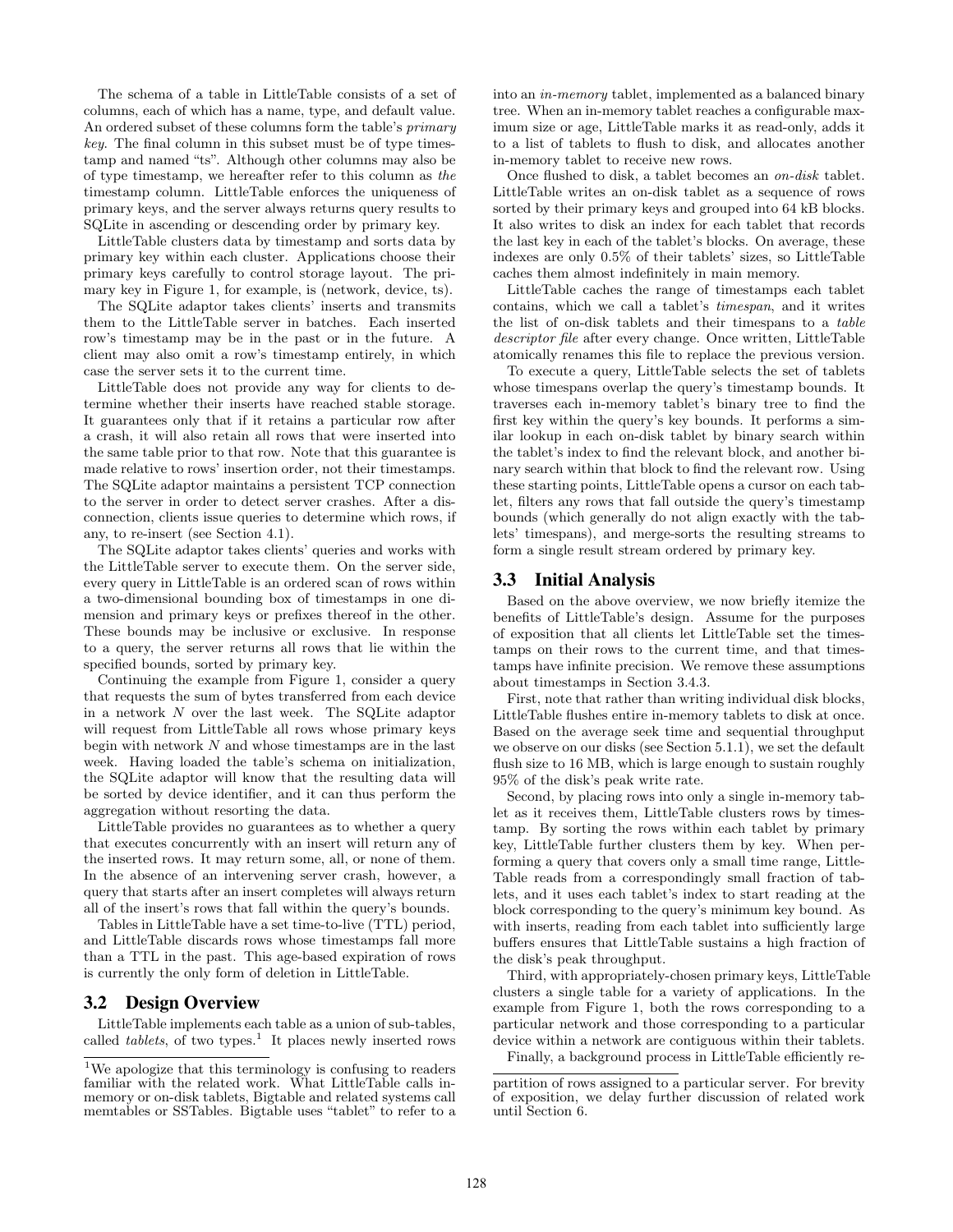claims disk space by first removing from the table descriptor and then deleting from the file system any tablet whose rows have all passed their TTL. Because some rows in a tablet may expire before others, the server also filters expired rows from query results.

# 3.4 Challenges

We now discuss some challenges with the LittleTable design as we have described it so far, as well as how we extend the design to handle them.

## *3.4.1 Merging Tablets*

To limit the number of rows it will lose in a crash, Little-Table by default flushes an in-memory tablet no longer than 10-minutes after it first adds a row to the tablet.

While this approach provides acceptable durability for our applications, it creates a problem for queries. Consider an application that draws graphs over one-week time periods. To read the relevant data for this application, LittleTable must open a cursor on every tablet whose timespan overlaps the week in question. To do so, it must at a minimum read one block from each tablet, and because they are stored in separate files, this likely implies a disk seek for every tablet. As there are over one thousand 10-minute periods in a week, and a modern disk averages around 8 ms per seek, this query would take 8 seconds just to return its first row.

The problem does not end with the first row, either. To make efficient use of the disk's peak throughput, LittleTable must read in long runs. A modern disk reads sequentially at around 120 MB/s, so to spend at most half of its time seeking, LittleTable must read about 1 MB at a time. A query that reads from 1,000 tablets would thus need around 1 GB of buffer space to execute efficiently.

LittleTable could reduce the number of tablets a query needs to read from by flushing data less often, but doing so requires more memory to hold in-memory tablets as it fills them and risks losing even more data in the event of a crash.

Instead, a background process within LittleTable periodically merges two or more existing on-disk tablets. Little-Table performs such merges efficiently in a single pass by merge-sorting the input tablets and writing the results to disk as a new tablet. Afterwards it rewrites the tablet descriptor file and removes the source tablets from disk.

While merging reduces the number of tablets a query must read, when performed indiscriminately it can dramatically increase the write load on the disk. If, for example, Little-Table merged tablets so as to maintain only a single, large tablet, it would end up rewriting all of the existing rows of a table every time it merged in a newly flushed on-disk tablet.

To merge tablets efficiently, LittleTable instead orders tablets by their timespans' lower bounds and merges the oldest adjacent pair such that the newer one is at least half the size of the older. It includes in this merge any newer tablets adjacent to this pair, up to a maximum tablet size. By merging only adjacent tablets, this approach does not affect the disjointness of tablets' timespans. In the appendix we further prove this process is efficient in that both the number of tablets that remain when no more tablets can be merged and the number of times any one row is rewritten to disk are logarithmic in the total number of rows they contain.

#### *3.4.2 Application-Driven Timespans*

By keeping the number of tablets small via merging, Little-

Table prevents query execution from being dominated by seek time. There is, however, a cost to having too few tablets. Consider a query over a particular day. If the relevant rows were stored in a single tablet whose timespan covered a year, in executing this query LittleTable might scan 365 times more rows than it returned to the client.

Anecdotally, most queries ask for anthropocentric ranges of time: an hour, a day, a week. These periods also generally increase as one looks further back in time: a network operator debugging a connection problem usually looks only at the most recent hour or two, whereas a CIO might at year's end draw up monthly summaries of network usage.

Following this intuition, LittleTable groups time into three ranges, each measured in even intervals from the Unix epoch: the six 4-hour periods of the most recent day, the seven days of the most recent week, and all the weeks previous to that. It inserts only rows from the same period into any one inmemory tablet, and it will not merge tablets from different periods. To prevent this policy from producing a surge of merge activity as the tablets from a smaller period roll over into the next largest one, LittleTable spreads the merge load across tables by delaying each merge by a pseudorandom fraction of the larger period.

We can thus further bound the number of seeks required to return the initial row from a query, as well as the amount of buffer space the query needs to make efficient use of the disk, by noting that the number of tablets per time period covered by the query will be logarithmic in the number of rows in that period. In practice, most tables in our system contain half a dozen or so tablets per period.

This heuristic is not perfect, but it works well in practice. As we discuss in Section 5.2.4, the average ratio of rows scanned versus rows returned for most of our production tables is less than 1.4.

# *3.4.3 Timestamps Other Than Now*

For various reasons, a number of LittleTable applications insert rows with timestamps other than the current time. In a typical example that we discuss further in Section 4.2, a grabber fetches events such as DHCP leases from devices and inserts them into LittleTable with timestamps marking the time at which the events occurred on the device. If a device is disconnected from Dashboard for an extended period, the resulting timestamps may be arbitrarily far in the past.

In LittleTable's design as we have described it so far, allowing inserted rows to have timestamps other than the current time threatens the disjointness of the receiving tablets' timespans and, consequently, the clustering of data by time. To keep tablets' timespans mostly disjoint in the presence of such inserts, LittleTable fills several in-memory tablets at once. It bins rows into these tablets using the same time periods it uses to limit merging: there is one filling tablet for each four-hour period in the most recent day, one for each day in the current week, etc. While this approach can produce tablets with overlap, they end up adjacent when ordered by their lower time bounds, and thus they are often merged together with others of similar timespans.

Adding rows to more than one filling tablet at a time complicates flush ordering, since LittleTable guarantees that if it retains a row inserted prior to a crash, it will also retain all rows inserted prior to that row on the same table. When filling only a single in-memory tablet at a time, providing this guarantee is straightforward: LittleTable need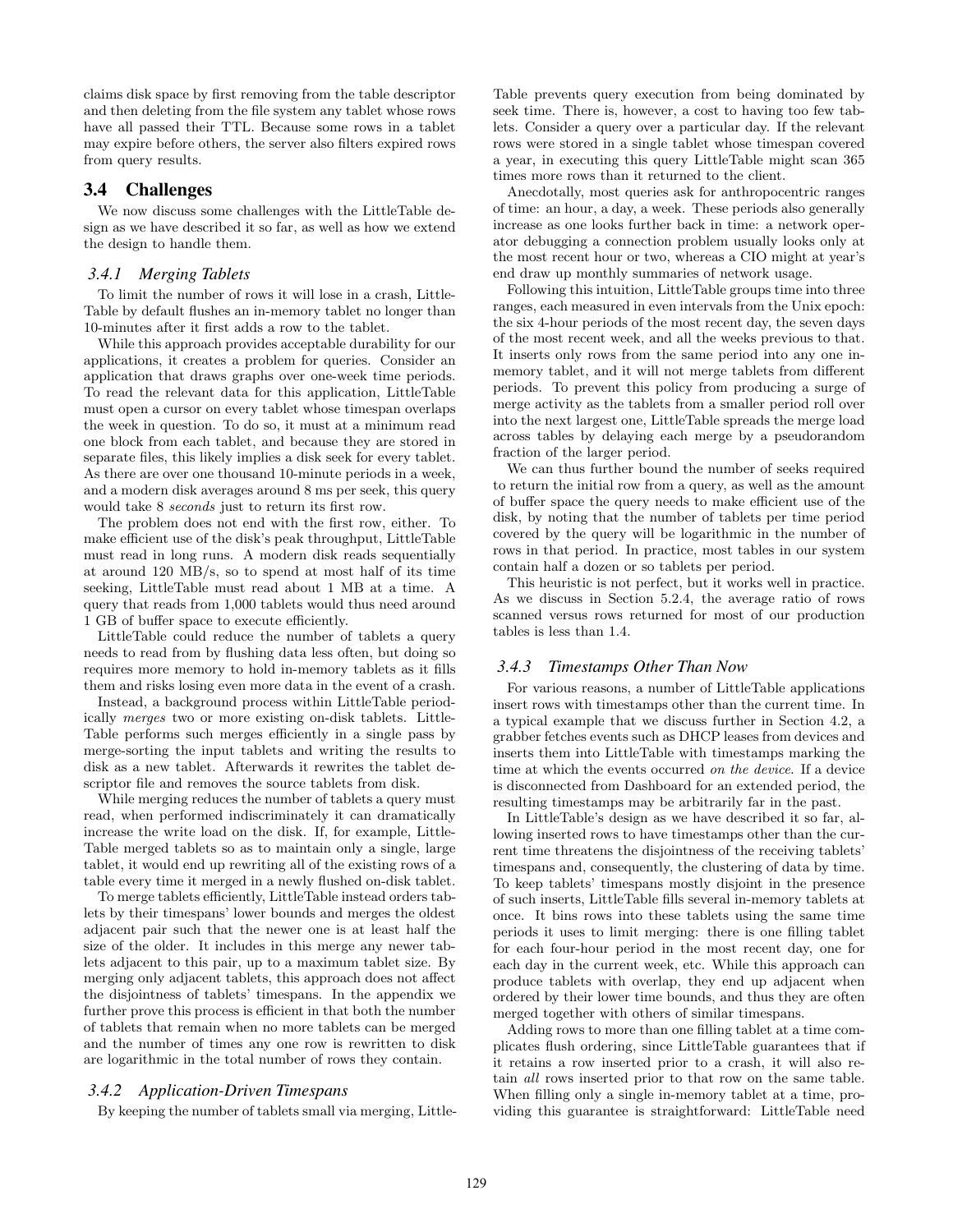only flush tablets in the order they were filled. With more than one, particularly in the case of applications that insert out of order like the application described above, the rows a client inserts may interleave between tablets.

To maintain its flush ordering guarantee with multiple tablets, LittleTable tracks for each table the tablet  $t$  that most recently received an insert. When it processes an insert to a different tablet  $t' \neq t$ , it adds a flush dependency  $t \to t'$ , meaning t must be flushed before t'. These dependencies form a directed graph that may have cycles. Before flushing a tablet  $t$ , either because  $t$  has reached its size or age limit, LittleTable first traverses this dependency graph to find the transitive closure of tablets that must be flushed first. LittleTable flushes those dependencies that have not already been flushed to disk along with  $t$  to form one new on-disk tablet each, and it adds all of those on-disk tablets to the tablet descriptor file in a single atomic update.

## *3.4.4 Enforcing the Uniqueness of Primary Keys*

As discussed in Section 3.1, LittleTable guarantees the uniqueness of primary keys. It enforces this guarantee by looking for duplicates of each inserted key in existing tablets, and in many cases it can do so without blocking on disk. For example, it can confirm that a row's timestamp is newer than any other—and that its primary key is thus unique using only the table descriptor file. Many of our applications insert rows with timestamps set to the current time, so this case is quite common. LittleTable can also confirm that a row has a larger primary key than any other in the same time period using only the indexes of the tablets in that period. This check is particularly beneficial for aggregators (see Section 4.1.2), which by design insert the rows of each aggregation period in ascending primary key order.

For all remaining inserts, LittleTable must perform a query to determine if the row's primary key is unique, and unlike the two cases above, such queries may wait on disk to retrieve their results. To avoid holding a mutex during disk reads, LittleTable instead implements a small in-memory lock table that blocks other inserts to the same table while allowing queries to continue unencumbered.

#### *3.4.5 Finding the Latest Row for a Key Prefix*

Dashboard applications occasionally need to find the latest row in a table for some prefix of the primary key. Section 4.2 describes one such example. Although such queries contain no explicit timestamp bounds, LittleTable can still take advantage the way that tablets partition a table by time to avoid opening a cursor on all tablets simultaneously.

To find the latest row with key prefix  $k$  in a table, Little-Table works backwards sequentially in timespan order through each group of tablets whose timespans overlap. It opens on each group a cursor that returns all rows with prefix  $k$  in descending key order. If k contains all columns of the primary key except the timestamp, the first row returned by this cursor is the latest with prefix  $k$ . Otherwise, because the timestamp column is the last in the primary key, Little-Table must scan through the rows returned by the cursor to find the one with the latest timestamp. If the cursor returns no rows at all, LittleTable moves on to the next group.

While this approach is correct, it is far from efficient. Because the latest row may occur arbitrarily far in the past, the query might eventually open a cursor on every tablet in the table. To further optimize for this case, we are considering storing with each on-disk tablet a Bloom filter summarizing the tablet's keys, as in bLSM [22]. This change would eliminate the need to check 99% of the tablets that do not contain any matching key at a storage cost of only 10 bits per row. These Bloom filters would also be useful to check for duplicate keys during inserts, as described above.

## 3.5 Implementation Details

LittleTable is currently  $20,672$  lines of C++, including comments, blank lines, and tests. It supports as column types 32–bit and 64–bit integers, double precision floating point numbers, timestamps, variable length strings, and byte arrays (i.e., blobs). Unlike most SQL databases, it does not support null values; few of our applications need them, and those that do instead use sentinel values (e.g.,  $-1$ ).

LittleTable stores the indexes for on-disk tablets as a footer within the same file as the tablet's rows and reloads them into memory on demand after a restart. It compresses the footer and the tablet's blocks with LZO1X-1 [2], and it uses the final two words of the file to store the footer's decompressed size and its offset within the file. Linux's ext4 file system will usually store tablets of 1 GB or less in a single extent. It thus takes three seeks to read a tablet's footer: one to read the inode, one to read the footer's offset from the end of the file, and one to read the footer itself.

Our implementation supports only a few schema manipulations. Clients can append columns to the tail of a table's schema, increase the precision of 32–bit integer columns to 64 bits, and alter a table's TTL. They can also drop a table and recreate it with a new schema, an approach we use frequently during new feature development.

To implement schema changes, LittleTable stores each tablet's schema in the tablet's footer, and it stores a table's current schema in its table descriptor file. When reading from a tablet with a previous schema version, LittleTable translates its rows to the latest version, extending the precision of cells or filling them in with the default values from the table schema as necessary. In this way schema changes impose a small CPU cost on queries, but they do not require rewriting any existing on-disk tablets.

LittleTable allows clients to specify a query direction ascending or descending—and a limit on the number of rows to return. Internally, the server enforces its own limit on the number of rows it will return and sets a more-available flag in any query result that hits this limit. The SQLite adaptor retrieves additional rows up to any client-requested limit by updating the starting key bound in a query to the key of the last row returned and re-submitting.

To implement continuous archival of LittleTable data, every 10 minutes Dashboard runs rsync from shard to spare repeatedly until a sync completes without copying any files, indicating that shard and spare have identical contents. This approach works because an rsync that copies no files is quick relative to the rate of new tablets being written to disk.

# 4. APPLICATIONS

In this section we discuss three LittleTable applications, all of which gather time-series data from Meraki devices, store it in LittleTable, and display it in Dashboard. We have simplified each application for brevity of exposition, but we pay particular attention to the techniques they use to handle LittleTable's weak durability guarantees, as well as how they handle temporary device unavailability due to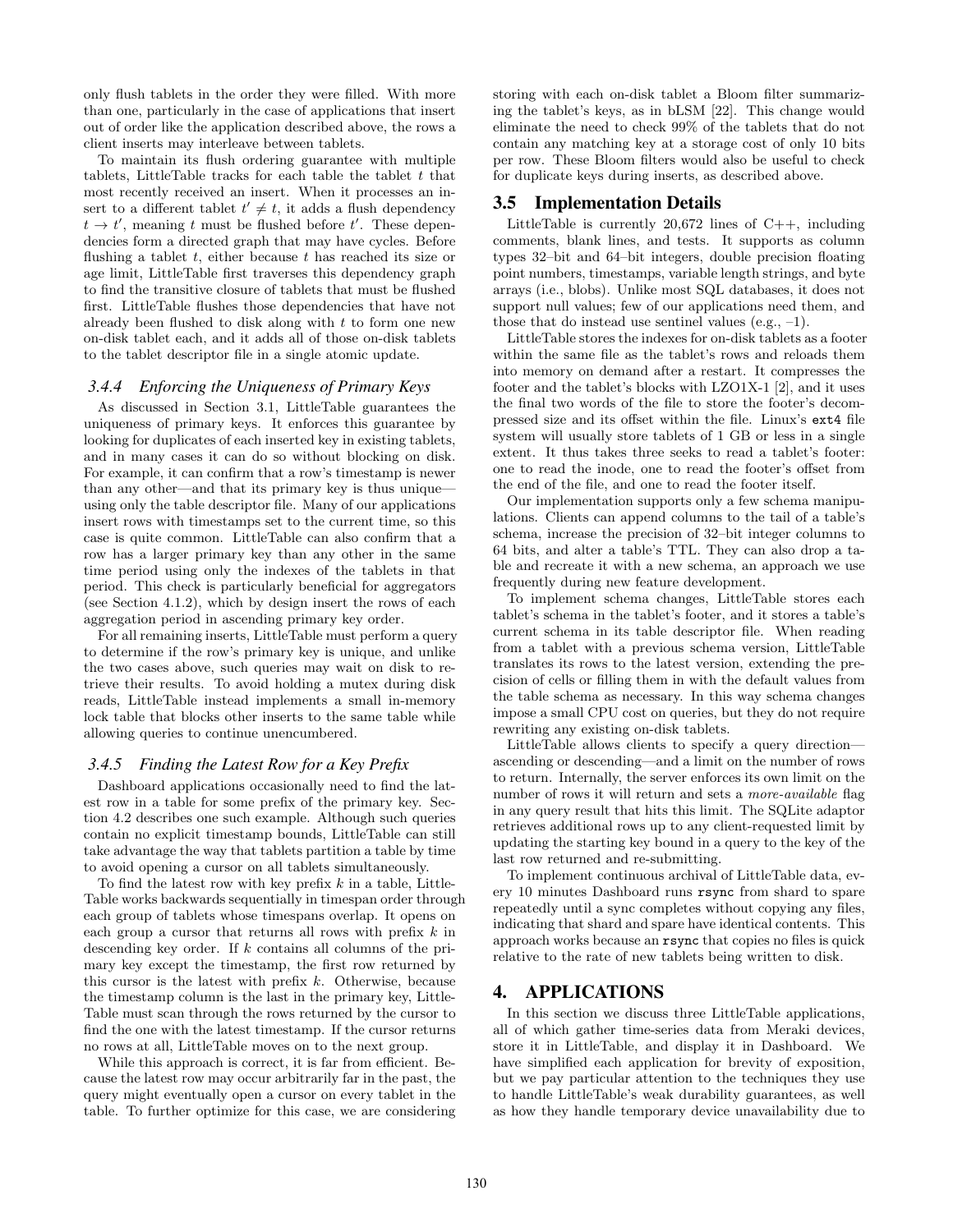problems with customers' uplinks or the broader Internet. Surprisingly, the strategies for overcoming these two challenges often compliment each other. Throughout this section we assume that LittleTable returns query results at 500,000 rows/second. Section 5.1.5 presents the related benchmark.

# 4.1 Network Usage

As one would expect of a network monitoring application, Dashboard provides customers with graphs of bytes and packets transferred per network, device, and client. Less typical is that it also provides graphs of transfers per network application: by port number (e.g., port 22 for ssh), by hostname (e.g., meraki.com), or by deep packet inspection (e.g., HTTP headers). Customers use these graphs to monitor usage and to decide whether they should add traffic shaping or firewall rules to their networks' configurations.

#### *4.1.1 Usage Retrieval and Storage*

UsageGrabber is a daemon process within Dashboard that periodically fetches counts of bytes and packets per client and application from Meraki devices and stores them in LittleTable for Dashboard to display. For brevity of exposition, we present here a simplified version of UsageGrabber that fetches only byte counters for a single network interface per device. Extending this design to handle multiple clients and applications per device is tedious, but straightforward.

Every minute UsageGrabber fetches from each device D in network  $N$  a 64-bit count of the number of bytes the device has transferred, and it keeps an in-memory cache of the previous time  $t_1$  and count  $c_1$  it fetched from each device. UsageGrabber does not insert any row into LittleTable for the very first response it receives from a device, but when it fetches a subsequent count  $c_2$  at time  $t_2$ , it calculates an average transfer rate of  $r = (c_2 - c_1)/(t_2 - t_1)$  and stores in LittleTable the key  $(N, D, t_2)$  and value  $(t_1, c_2, r)$ , indicating that the device transferred at rate r over the interval  $[t_1, t_2)$ . Note that because this table is keyed on both network and device, Dashboard can efficiently load the data for either an entire network or a single device within that network.

After a temporary loss of connectivity to a device, UsageGrabber handles the device's next response differently according to the duration of its unavailability. If the unavailability was short—e.g., several minutes—UsageGrabber proceeds as normal. If the unavailability continues for hours, on the other hand, it feels disingenuous to show that the device maintained a steady rate of transfer over the entire period. Instead, if  $t_2 - t_1$  exceeds some threshold T, UsageGrabber caches  $t_2$  and  $c_2$  in memory but does not insert any row in LittleTable, and Dashboard users observe a gap in usage for this period. The optimal value of  $T$  is subject to taste; Dashboard sets T to an hour.

UsageGrabber reuses the threshold  $T$  to compensate for LittleTable's weak durability guarantees. Note that Usage-Grabber's behavior on receiving a response from a device after a period of unavailability longer than  $T$  is identical to its behavior after receiving a response from that device for the very first time. As such, UsageGrabber can remove from its in-memory cache the entry for any device with which it last communicated further than  $T$  in the past. Similarly, after a LittleTable crash UsageGrabber can rebuild its in-memory cache by querying LittleTable for the maximum timestamp and associated counter value for each device from the current time minus T forward. Assuming 30,000 devices per shard, one row per device per minute, and a threshold  $T = 1$  hour, this query takes under four seconds.

We now consider the properties of UsageGrabber using the terminology from Section 2.3.4. The rows that UsageGrabber inserts into LittleTable are append-only. If necessary for performance, UsageGrabber can be multithreaded, but any given device can be handled by a single thread, so for each device there exists a single writer. Finally, usage data is recoverable. After a LittleTable crash, UsageGrabber can rebuild its in-memory cache and resume fetching counter values from devices in four seconds. A LittleTable crash thus appears to customers in Dashboard as no more than temporary unreachability of their devices, and the less data LittleTable drops in the crash, the shorter this period of unreachability appears. So long as LittleTable's data losses are shorter and less frequent than Internet connectivity problems, customers are unlikely to notice such crashes at all.

#### *4.1.2 Aggregation and Rollups*

Recall from above that UsageGrabber stores one sample per device per minute. If Dashboard were to render a graph of cumulative bytes transferred on a network of 100 devices over the last month, it would read over four million rows from the source table. This read would take an estimated 8 seconds, a long delay for a web page. Furthermore, there is little reason to transfer so many points to a web browser that will use them to draw a graph only a few thousand pixels wide. Instead, background processes within Dashboard aggregate this source table to a new table of cumulative bytes transferred per network over ten-minute periods. Rendering the same graph from this derived table yields only a few thousand points, and it reduces resource usage across the stack: from client-side CPU to server disk bandwidth.

We originally intended to build aggregation directly into LittleTable, in the style of rrdtool [3], but we later realized that by computing aggregates in a separate background process, called an aggregator, we were able to iterate more quickly on new aggregation schemes. For example, several features within Dashboard track clients using Hyper-LogLog [10], a fixed-size, probabilistic representation of a set that permits unions and provides cardinality estimates with bounded relative error.

Another unanticipated benefit of computing aggregates in a separate process was the ability to join source data from LittleTable with dimension tables from our configuration data stored in PostgreSQL. For example, Dashboard allows users to add tags—the meanings of which users define for themselves—to clients, devices, and networks. A school might tag its wireless access points with the tags "classrooms", "playing-fields", etc. An aggregator reads the tags for each access point from PostgreSQL and writes a new table of usage keyed on customer and tag, allowing Dashboard to efficiently render graphs of usage per tag. Yet another aggregator annotates client transfers with the likely operating systems of those clients so that Dashboard can produce a chart of usage per operating system.

In some cases, such as with the events logs discussed in the next section, Dashboard allows customers to view the source data of some table far into the past. Even when it does not, however, we are in the habit of retaining source data for as long as disk space allows, as it is hard to predict what aggregates we might later want to compute when implementing new features. By partitioning data by timestamp and auto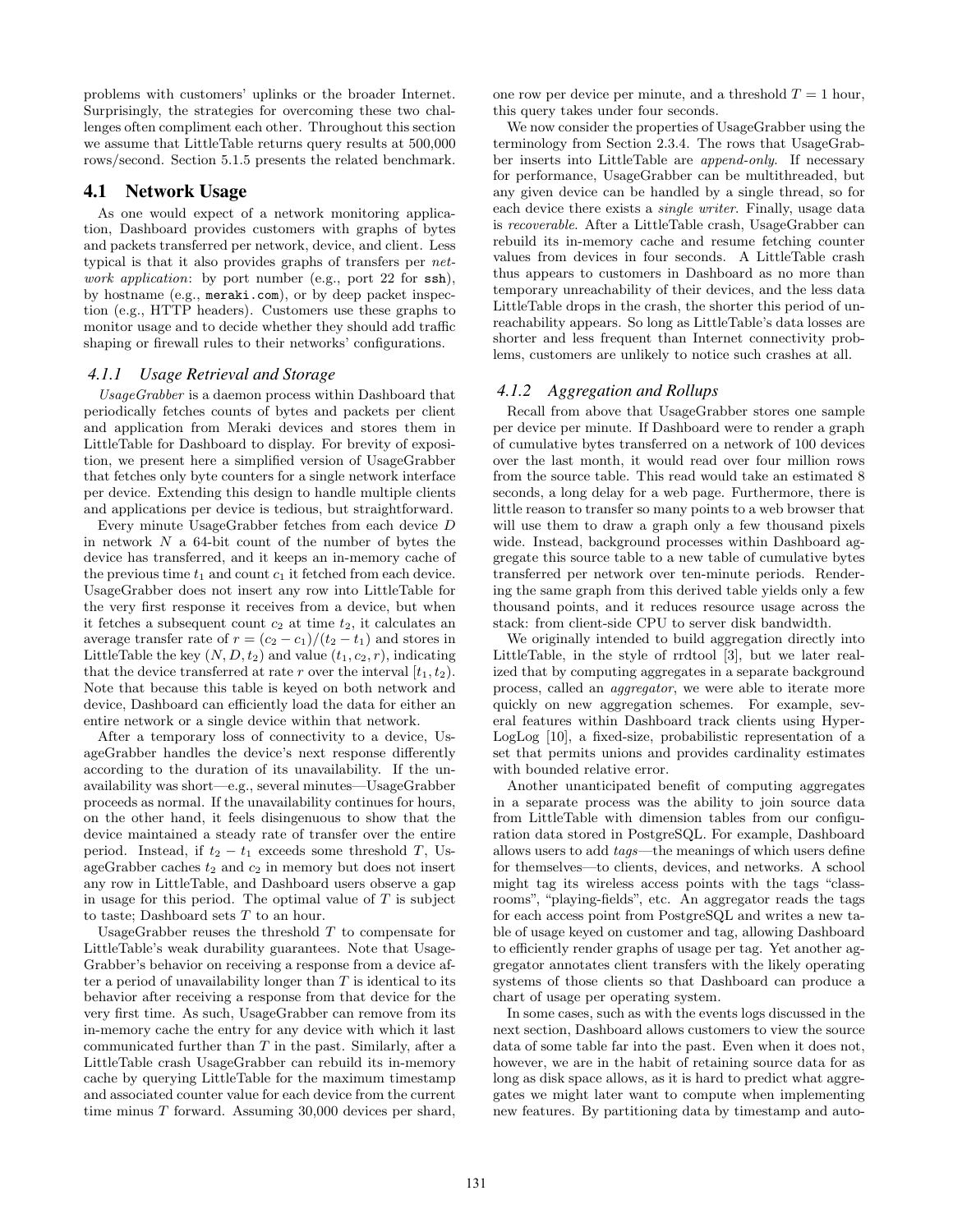matically and inexpensively aging it out, LittleTable affords us this flexibility at no cost except disk space.

We discuss above how UsageGrabber copes with Little-Table's weak durability guarantees. Aggregators illustrate two additional ways that applications do so. First, because LittleTable flushes rows to disk in insertion order, if an aggregator can find any row from a particular aggregation period in its destination table after a LittleTable crash, then it knows that all prior aggregating periods are complete. At that point, it can simply re-process the period for the row it found and all subsequent periods. Unfortunately, Little-Table provides no built-in, efficient way to find the most recent row in a table. To compensate for this deficiency, aggregators query their destination tables over exponentially longer periods in the past until they find some row. They then find the most recent row via binary search.

Second, aggregators must take care not to insert rows derived from source data that might not yet be persisted on disk. Because LittleTable currently provides no built-in mechanism to accomplish this task, aggregators simply assume that data written more than 20 minutes in the past has reached disk. To remove this assumption, we are considering adding a new command to LittleTable that flushes to disk all tablets with timestamps before a given value.

# 4.2 Event Logs

In addition to network usage, Dashboard also tracks devices' logs, which include events such as DHCP leases, wireless (dis-)associations, and 802.1X authentications. These logs are particularly useful for diagnosing network connectivity issues or performing forensic analysis. We present this application because it demonstrates yet another way to work around LittleTable's weak durability guarantees—one that has elements in common with those used by both Usage-Grabber and the aggregators.

To implement event logs, a Meraki device assigns each event a unique id from a monotonically increasing counter. A daemon process within Dashboard, called EventsGrabber, keeps an in-memory cache of the most recent event id, if any, it has fetched from each device. It periodically connects to each device and supplies this value, and the device replies with any more recent events. EventsGrabber then inserts a row for each event into LittleTable, with the network and device as the key and the event id and contents as the value.

Like UsageGrabber, after a restart EventsGrabber must rebuild its in-memory cache. It initiates this process by performing a query over a fixed duration of recent rows, storing the latest event id it finds for any device. If a device has been unreachable from Dashboard or powered off for an extended period, however, its most recent row in LittleTable may be arbitrarily far in the past. In such cases, Events-Grabber fetches from the device without providing any previous event id, and the device responds with the oldest event it has stored. Using that event's timestamp to bound how far back in time to search, EventsGrabber then queries Little-Table to find the latest row for that network and device.

As we note in Section 3.4.5, such queries are not particularly efficient for LittleTable to execute. In addition to adding Bloom filters as described in that section, another way to improve applications like EventsGrabber is to regularly insert for each device a sentinel value that contains the latest event id inserted for that device. So long as the rate of inserting sentinel values is a small fraction of the rate of real events, this approach costs little, and it allows an application to query no further back in time after a restart than a single sentinel period.

As with UsageGrabber, we note that the rows Events-Grabber inserts into LittleTable cluster by timestamp and key and are append-only, single-writer, and recoverable.

## 4.3 Video Motion Search

Video motion search is one of our newest LittleTable applications. Although it is far from the type of application we had in mind when designing LittleTable, it shares a surprising amount of functionality with event logs. We briefly present it here to demonstrate the diverse range of applications for which LittleTable is appropriate.

Unlike most security cameras, Meraki's cameras store the video they record in flash inside the cameras themselves. A web browser on the same network subnet as the camera can stream live video feeds and historical footage directly from the camera, and Dashboard proxies video for any browser without a local route. When a security incident occurs, a Dashboard user can select any rectangular area of interest in a camera's video frame and search backwards in time for motion events within that area. Dashboard also uses these motion events to draw heatmaps of motion over time.

To implement these features, a background process on each camera processes each video frame and encodes motion events as follows. It divides each  $960 \times 540$  frame into  $60 \times 34$  coarse cells, each of which contains six columns and four rows of  $16 \times 16$  pixel macroblocks. When a coarse cell changes between frames, the process creates a motion event and encodes it as a single 32–bit word: a nibble each for the row and column of the coarse cell within the frame, and a bit each to indicate the presence or absence of motion in the 24 macroblocks. If a coarse cell contains motion in successive frames, the process coalesces those events, OR'ing together their bit vectors to create a single event and duration.

A daemon process in Dashboard, called MotionGrabber, fetches these motion events from the device similarly to how EventsGrabber fetches other events. It stores each bit vector and duration in LittleTable keyed on the camera's identifier. Over a recent week, MotionGrabber stored an average of 51,000 rows/camera system-wide. Again assuming a query throughput of 500,000 rows/second, searching a week's worth of video on a single camera takes approximately 100 ms.

# 5. EVALUATION

In this section, we analyze LittleTable's performance via microbenchmarks and present measurements of our production deployment.

# 5.1 Microbenchmarks

We first present microbenchmarks to quantify LittleTable's performance and validate its design.

## *5.1.1 Experimental Setup and Procedure*

We ran our microbenchmarks on a machine with two Intel Xeon E5-2630 v2 6-core processors, 64 GB of 1600 MHz DDR3 RAM, and a software RAID 1 array of two SATA Western Digital WD2000FYYZ 2 TB, 7,200 RPM hard drives with 64 MB of cache per drive. The drives have a single ext4 partition. To measure performance using only a single spindle, we mark one drive in the RAID array as faulty. The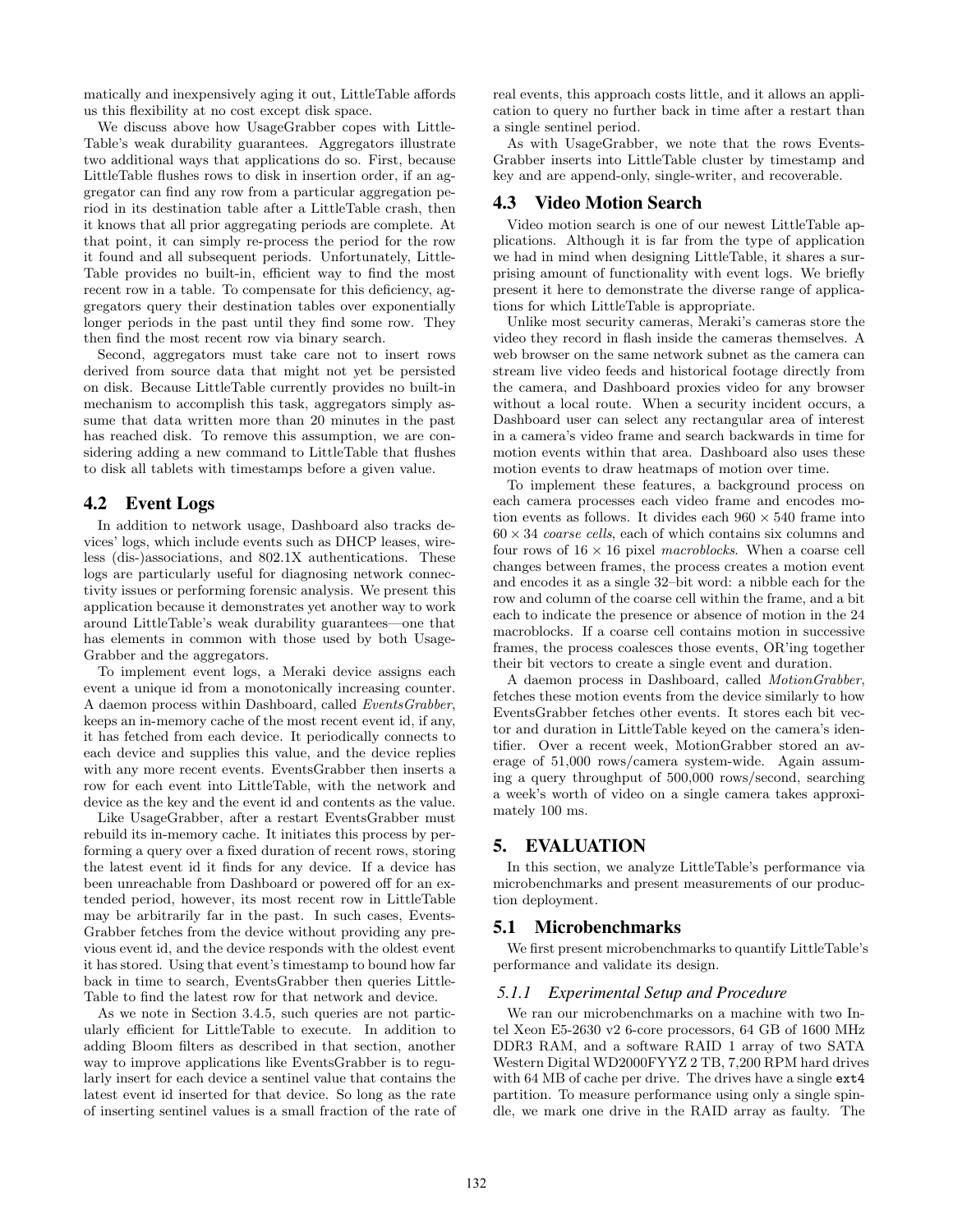

Figure 2: Insert throughput vs. row and batch size. The solid line shows insert throughput with 128-byte rows and varying batch size. The dashed line shows insert throughput in 64 kB batches and varying row size.

machines run Linux kernel version 3.16.0 using the default file system readahead of 128 kB unless otherwise noted.

Before each benchmark we sync all writes, clear Linux's disk cache and the drive's internal cache, and write and read 64 MB of data to a random location on disk. Except for the multiple writer benchmark in Section 5.1.4, our benchmarks are single-threaded. We use nice and ionice to increase the CPU and I/O priority of our benchmark processes to the highest priority. We run each benchmark on each set of parameters 26 times, and we plot the average of the y-axis metric with a 95% confidence interval, computed using the Student's t-distribution.

We tested the sequential performance of our disks using dd, clearing the cache beforehand and syncing the filesystem afterwards, and observed approximately 120 MB/s read and write throughput. We measured an average combined seek and rotational latency of 8 ms when reading random 512 byte blocks from the area of disk used for our benchmarks.

Our insert benchmarks insert rows with timestamps set to the current time to emulate how Dashboard generally uses LittleTable. The benchmarks generate all other input data using a xorshift pseudorandom number generator, effectively disabling LittleTable's LZO compression.

#### *5.1.2 Single Writer Throughput*

We evaluate the performance of LittleTable with a single client inserting 500 MB of data into a single table in two experiments. In our first experiment, we explore what effect the number of rows in a single command has on insert throughput. In this experiment, each row is made up of 32-bit integers and is 128 bytes long. The solid line in Figure 2 shows that write throughput increases with larger batch sizes as the relative fraction of per-command overhead and round-trip time decreases.

In our next experiment, we fix the batch size at 64 kB and vary the size of the rows from 32 bytes to 64 kB by varying the size of a single blob value column. We fix the number of key columns to six to keep the amount of work for performing key comparisons constant. The dashed line in Figure 2 shows the results of running this microbenchmark. In this test, LittleTable achieves an insert throughput anywhere from 12% (with 32-byte rows) to 63% (with 4 kB) of peak disk throughput. Overall, LittleTable's insert



Figure 3: Insert throughput with active tablet merging. Merge events are shown as impulses along the x-axis.

throughput steadily improves with increasing row sizes, as the relative cost of per-row operations decreases.

#### *5.1.3 Insert Throughput and the Impact of Merging*

Since log compaction has been shown to be a significant cost in other log-structured storage systems [23], in this experiment we investigate the cost of merging tablets during inserts into LittleTable. To clearly illustrate the effects of merging, we maximize initial throughput by inserting 4 kB rows in 64 kB batches into a single table, and we limit the memory used by LittleTable so that at any time there are at most 100 outstanding tablets waiting to be flushed to disk. LittleTable flushes tablets at 16 MB and limits merged tablet sizes to 128 MB, its default settings for those parameters.

Figure 3 shows the result of this benchmark. We insert 16 GB of data over 350 seconds and measure the average insert throughput over 5-second windows. LittleTable is CPU-limited and achieves very high throughput until it hits the 100-tablet limit, after which it becomes disk-bound, and throughput levels off around 70 MB/s.

To maximize the number of tablets available to any one merge, LittleTable waits until 90 seconds after a tablet is written before merging it. Consequently, the merge thread becomes active at 90 seconds into this test. (We indicate individual merge events as impulses along the x-axis.)

Once merging begins, insert throughput drops as flushes compete with merges for disk bandwidth. This competition slows inserts down, leaving less data to merge. Eventually the rate of merges decreases, allowing the insert rate to climb again. Near the end of the test these two processes reach more of an equilibrium, at which point insert throughput vacillates between 30-40 MB/s.

Given the high insertion rate in this test, the merge thread always has eight tablets available to merge, and each iteration writes out a 128 MB tablet that is never merged again. We thus observe a write amplification factor of 2, and the final throughput is half the initial disk-bound value. At lower insertion rates LittleTable suffers higher write amplification, but the effects of merging are less obvious, as the disk more easily keeps up with the lower aggregate write rate.

## *5.1.4 Multiple Writer Throughput*

LittleTable's insert performance is CPU-bound for smaller batch sizes. Because the server shares almost no state between tables, we thus expect insert performance to increase with multiple processes writing to different tables. This sit-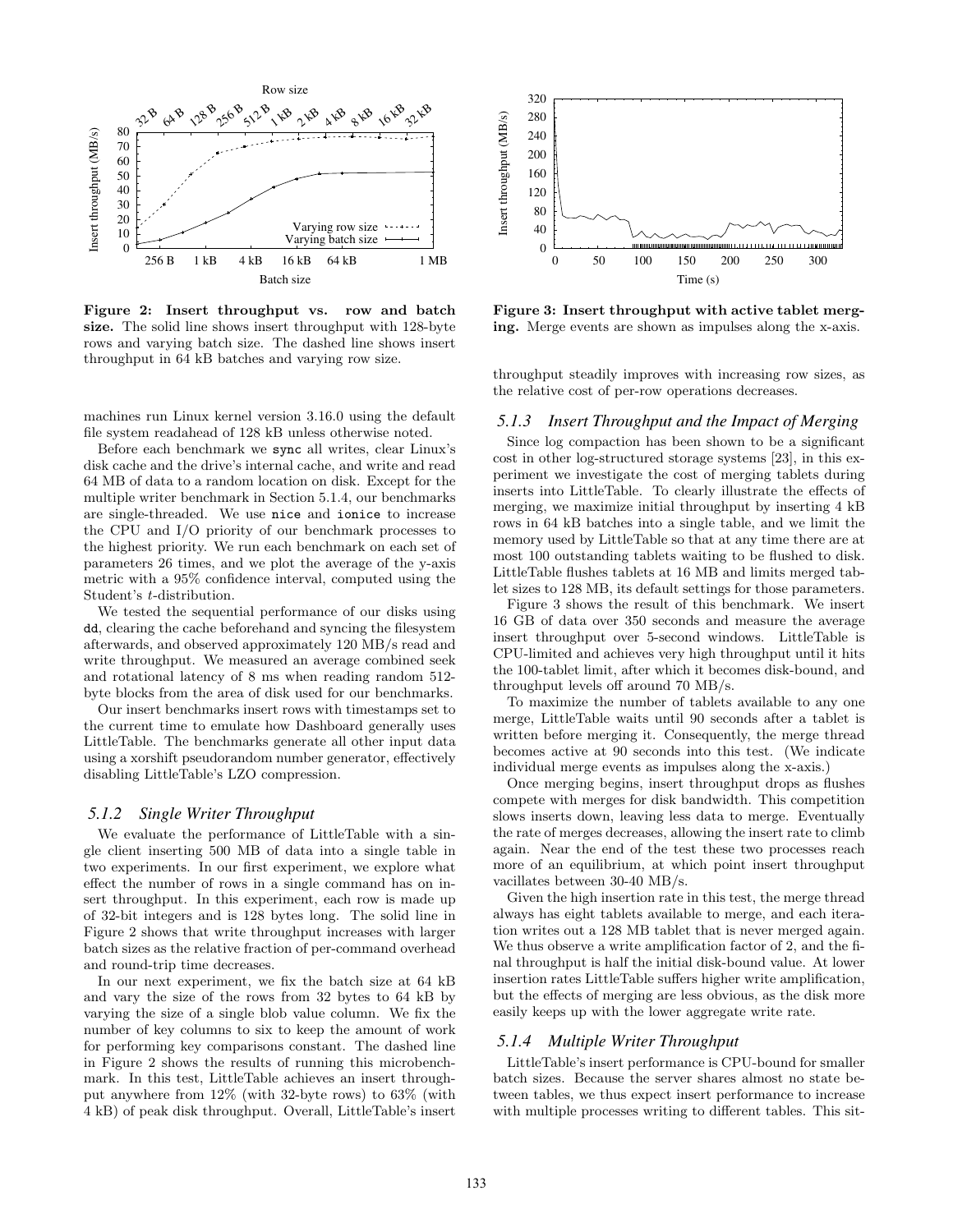

Figure 4: Insert throughput vs. number of writers.

uation more closely matches Dashboard itself, where many separate processes each write to their own table.

In this benchmark, each writer writes 500 MB to a separate table. Each insert is a batch of 32 128-byte rows. We compute the aggregate insert throughput by dividing the total amount of data written by the total time for all requests to finish. Figure 4 shows the results of this microbenchmark. With a single writer, LittleTable sustains 37 MB/s, and each additional writer increases the aggregate throughput. With 32 writers, LittleTable sustains almost 75% of the peak disk write throughput.

#### *5.1.5 Query Throughput*

LittleTable's read throughput is relatively independent of both row size and number of readers. In contrast, as Figure 5 shows, it is much more sensitive to the number of tablets LittleTable is simultaneously reading from, as the disk arm must seek back and forth between tablets. This effect is the motivation behind merging tablets as discussed in Section 3.4.1.

In this experiment, we fix the table's total size to 2 GB and each row to 128 bytes while varying the number of tablets. A single reader queries the entire table. We first run this experiment with the default file system readahead of 128 kB, which takes 1 ms to read at the disk's sequential throughput of 120 MB/s. With a sufficiently large number of tablets, it becomes increasingly certain that the disk arm must move to read the next 128 kB for a given tablet. The combined seek and rotational latency is approximately 8 ms, so in the limit the disk should spend only 1/9 of its time reading, for an expected throughput of 12-13 MB/s including LittleTable overheads. We suspect that LittleTable's performance levels off somewhat higher, at 24 MB/s, because the disk's internal 64 MB cache is providing additional readahead. When we rerun the experiment with a larger readahead of 1 MB, Little-Table's performance levels off at around 40 MB/s, which is much closer to what we would expect.

#### *5.1.6 Query First-Row Latency*

The latency to retrieve the first row from a query in Little-Table is dominated by the time to read the relevant block from each tablet that overlaps the query's time range. As discussed in Section 3.5, we expect LittleTable to read a tablet's footer in three seeks. Once the footer is cached, we expect it to take only one additional seek to read any block in the tablet.

To confirm this expectation we perform queries for ran-



Figure 5: Query throughput vs. number of tablets.



Figure 6: First-row latency vs. number of tablets.

dom keys in a table with 128-byte rows and 16 MB tablets. We vary the number of disk tablets from 1 to 32 by adjusting the query's timestamp bounds. We perform two queries, each to a different random key, and we clear all system caches and the buffer cache before each pair. The first query reads the tablet's footer and a single block. The second query reads a different block (in expectation).

Figure 6 shows a linear regression on both first query and second query performance versus the number of tablets. The slopes of the two lines are 30.3 ms and 8.3 ms per tablet, very close to the 4 and 1 seek times we expect in each case.

# 5.2 Production Metrics

In this section, we present measurements of our production PostgreSQL and LittleTable deployments.

#### *5.2.1 Database Sizes*

As discussed in Section 2.1, Dashboard horizontally partitions customers across shards. Meraki's operation team generally splits a shard when its PostgreSQL database size exceeds its available RAM, as in our usage PostgreSQL performs poorly otherwise. They also split a shard when its LittleTable data begins to fill its disks. As a result, Dashboard stores approximately 20 times more data in Little-Table than in PostgreSQL, roughly corresponding to the ratio of disk to main memory on our servers.

Because Dashboard is composed of multiple generations of server hardware, we visualize the range of PostgreSQL and LittleTable sizes across our production shards as a cumulative distribution function (CDF) in Figure 7. As of January 4, 2017, Dashboard stores a total of 320 TB in LittleTable, with the largest instance storing 6.7 TB. In com-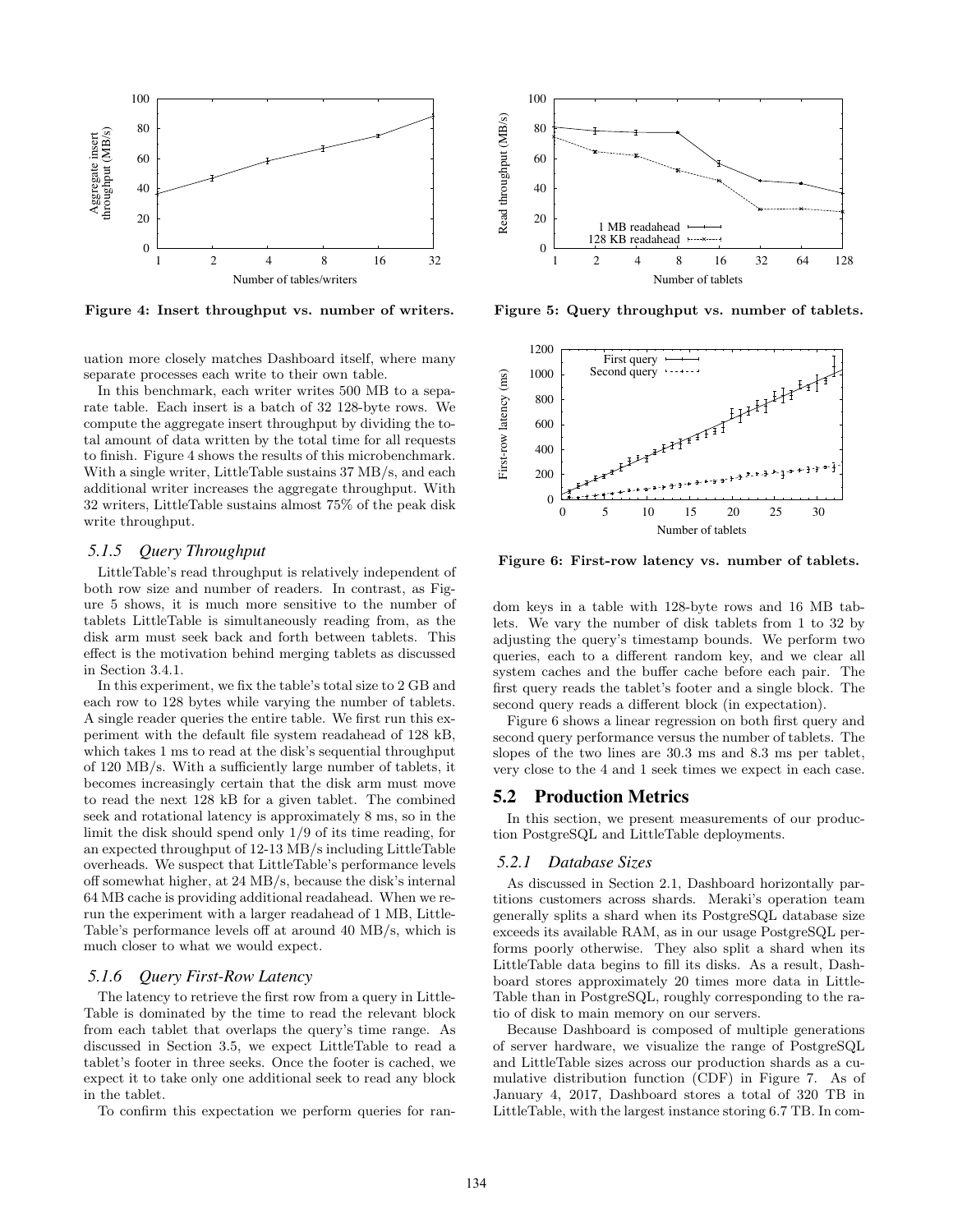

Figure 7: Distribution of PostgreSQL and Little-Table sizes in production.



Figure 8: Distribution of key and value sizes per table in production.

parison, Dashboard stores only 14 TB in PostgreSQL, with the largest shard storing 341 GB.

#### *5.2.2 Table, Key, and Value Sizes in LittleTable*

The features for which Dashboard uses LittleTable vary widely in their storage needs. As of January 4, 2017, Dashboard has approximately 270 LittleTable tables on each production shard. The median table size is about 875 MB compressed, and the largest table in LittleTable, at 704 GB compressed, far exceeds any shard's entire PostgreSQL database.

Figure 8 shows a CDF of the key and value size per table across all tables. Overall, tables have small keys: the median key size is only 45 bytes and all keys are less than 128 bytes. Most values are small as well: the median value is only 61 bytes, and 91% of LittleTable tables have an average value size of 1 kB or less. The largest values store large, probabilistic representations of sets of clients, however, and those have values as large as 75 kB. The average row is 791 bytes, large enough to write at 72 MB/s according to the microbenchmark results shown in Figure 2.

#### *5.2.3 Long-Term Insert and Query Rates*

The microbenchmarks in Section 5.1 show the peak read and write throughput LittleTable can sustain. On account of diurnal usage patterns, relatively idle weekends, and intentionally over-provisioning our production system, we observe much lower average rates in production. Between October 10, 2016, and January 7, 2017, LittleTable accepted an average of 14,000 rows/second per shard in inserts and returned an average of 143,000 rows/second per shard to queries. The



Figure 9: Distribution of rows scanned / rows returned by table in production.



Figure 10: Distributions of row TTL by table and lookback period by query in production.

aggregators (see Section 4.1.2) read each source table and write substantially smaller destination tables.

## *5.2.4 Query and Insert Efficiency*

As discussed in Section 3.2, because LittleTable clusters rows by timestamp but sorts rows within a cluster by primary key, a query may scan through many rows that lie within its key bounds but fall outside of its timestamp bounds. Figure 9 shows a CDF of the average ratio per table of rows scanned versus rows returned across all queries processed by LittleTable in a day. On average, queries are very efficient, scanning only 1.4 rows for every row they return, and 80% of tables see a ratio of 3.3 or less. A small minority of queries, however, are from applications looking for the latest value for a prefix of the primary key. As described in Section 3.4.5, unless a query specifies every column in the primary key except the timestamp, LittleTable must scan through many rows with the given prefix to find the latest one, since rows are sorted within tablets by primary key, and the timestamp is the last of the primary key columns. As in any system, it is possible to carelessly construct queries that are not optimized for LittleTable's strengths, and we are not always diligent about tracking them down and correcting them.

The number of rows per insert likewise varies widely by application. Half of our tables see an average batch size of 128 rows or more, and the top 20% see batches of over 6,000 rows, but the bottom 20% insert only a single row at a time.

#### *5.2.5 The Importance of Clustering*

As discussed in Section 2.3.3, customers have a nearly insatiable demand for high-resolution historical data, even though they mostly query data from the recent past. By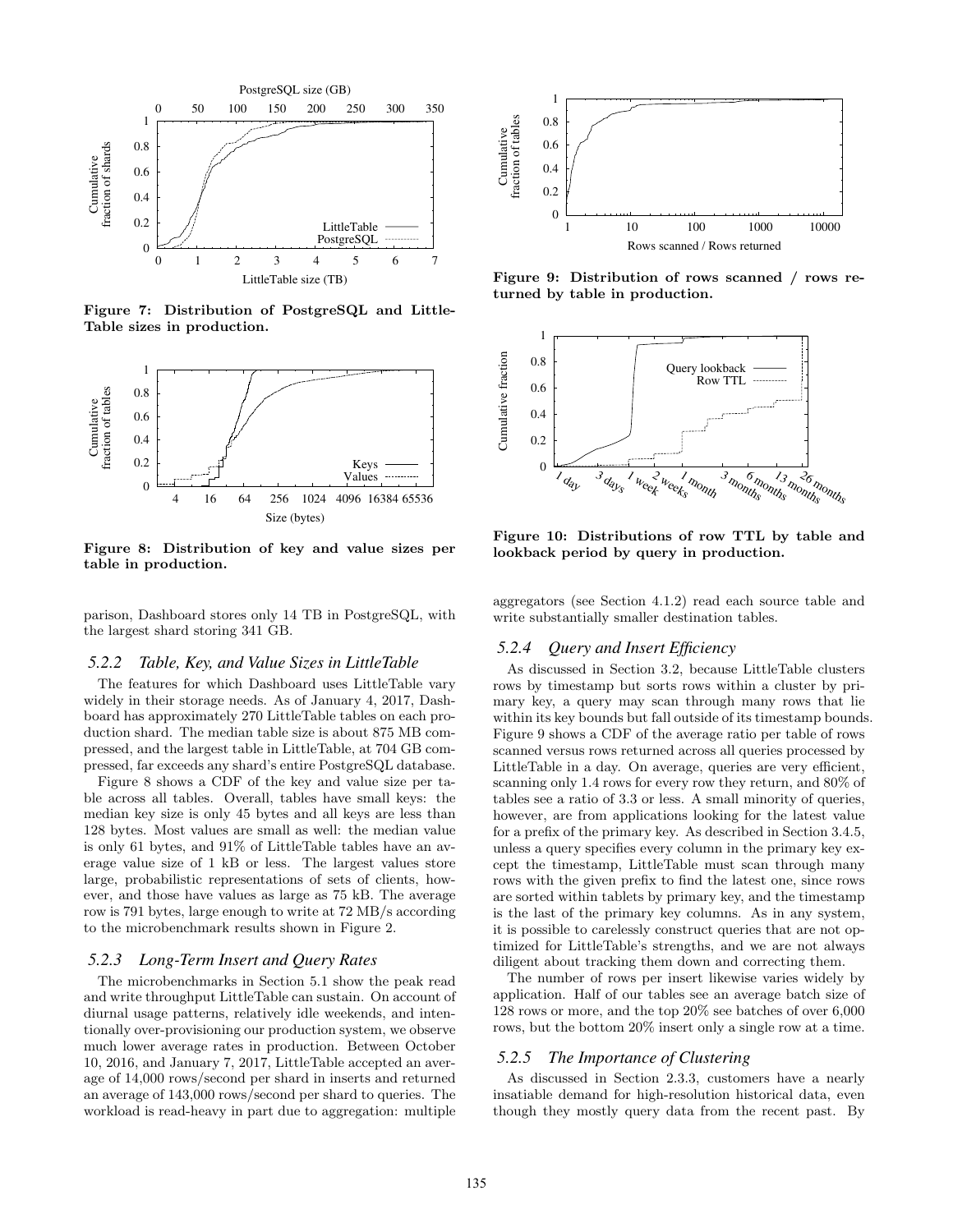clustering data by timestamp, LittleTable co-locates recent data, increasing the odds that it can satisfy most queries from the system page cache. By simultaneously clustering data by customer, network, or device, LittleTable ensures that it can satisfy queries for older, less-frequently queried data with mostly sequential disk reads.

Figure 10 quantifies the importance of such clustering. The upper, solid line in the figure shows a cumulative distribution of the oldest times requested by queries to a representative page in Dashboard over the six months ending with December, 2016. The lower, dashed line in the figure shows the distribution of TTLs across all tables in production use. While over 90% of requests are for data from the most recent week, Dashboard is able to retain data in most tables for a year or longer, removing old rows only when limited by the available disk space. Together, these two lines illustrate the importance of and the opportunity created by clustering time-series data in both dimensions.

# 6. RELATED WORK

Like a number of recent storage systems, LittleTable's design was inspired by the log-structured merge tree [19], which itself was inspired by LFS [21]. Other log-structured storage systems include Bigtable [8], bLSM [22], Cassandra [14], Diff-Index [24], HBase [5], LevelDB [1], LHAM [18], LogBase [25], Megastore [6], the PE file [12], Spanner [9], and TileDB [20]. Recent versions of both MongoDB [26] and MySQL [17] also include log-structured storage managers. These systems vary in whether they are centralized or distributed, whether they are run as a separate server process or linked into client processes as a library, whether their data model is relational or semi-structured, whether they vertically partition data by column, whether they contain a separate write-ahead log for recovery, and whether they support secondary indexes.

LittleTable is a relational database, run as a separate server process. By popular demand, its interface is SQL. LittleTable itself is not a distributed database; instead, we shard Dashboard at the application layer. Because data recently inserted into LittleTable can be recovered from the devices from which Dashboard originally gathered it, Little-Table does not use a separate write-ahead log, and it flushes data infrequently, thereby trading reduced durability for less disk write load. LittleTable does not support secondary indexes; to efficiently lookup data by multiple columns, Dashboard stores it more than once. Finally, as Dashboard generally accesses most columns of each row together, there is little motivation for LittleTable to vertically partition data.

LittleTable differs from most other log-structured systems in that it explicitly clusters data into two dimensions by partitioning data into tablets by timestamp and sorting data within each partition by primary key. While other systems' merge policies aim to combine as many tablets as possible, LittleTable groups tablets into time periods that are larger the further they are in the past, and LittleTable's merge policy explicitly avoids merging together tablets from different time periods in order to maintain a clustering by time. Recent versions of Cassandra include a similar policy [11]. LittleTable also uses a novel merge policy within time periods that maintains the logarithmic scaling of prior work while only merging tablets whose timespans are adjacent. In this way it maintains a clustering of data by timestamp even within a period.

An alternate approach to clustering data in more than one dimension is taken by TileDB, a log-structured array storage manager for scientific data. TileDB allows applications to control how data is grouped on disk in each dimension, how it is ordered within each group, and how groups are ordered relative to each other on disk. We believe this approach could be used to emulate LittleTable's clustering strategy except that the time periods covered by each group would not change size depending on how far in the past they were.

A number of indexing schemes for multiversion databases also partition data by both primary key and timestamp, including the Time-Split B-tree [15, 16] and the MD/OD R-tree [13]. Unlike LittleTable and other log-structured systems, however, these schemes do not take advantage of long sequential writes to maximize insert throughput.

LHAM [18] introduced the idea of moving older data in a log-structured system to write-once media. This approach is especially attractive for time-series data, where very old values are accessed infrequently but remain valuable, and we are considering using Amazon S3 or another cloud service as an additional backing store for old LittleTable data.

# 7. CONCLUSION

At the time we designed and built LittleTable, Meraki was a startup with only 13 software engineers, and LittleTable's design was thus heavily optimized for ease of implementation. Although we have occasionally made small enhancements, and we are currently investigating a bulk delete feature to simplify compliance with regional privacy laws, the same basic design continues to meet Dashboard's evolving time-series storage needs nine years later.

LittleTable's design succeeds primarily because it clusters data in two dimensions. By clustering rows by timestamp, LittleTable allows Dashboard to quickly display recent measurements without any penalty for retaining older history. Developers use this older data to allow infrequent searches further into the past or to re-aggregate old measurements and reveal new patterns. By further clustering each table by a developer-chosen key, LittleTable allows developers to optimize a table for the specific features they intend to build on top of it. High-quality features take time to code, from the firmware on devices to the JavaScript in the browser. A little thought about storage layout up front is a relatively small cost to pay for snappy performance down the line.

Central to both LittleTable's implementation simplicity and its high performance are the weaker consistency and durability guarantees it provides. These weaker semantics certainly present occasional challenges for developers, although we frequently find ad hoc solutions to common difficulties, such as the new flush command proposed in Section 4.1.2. Developing a more general, yet still performant, system with strong semantics would be a fruitful direction for future research.

# 8. ACKNOWLEDGMENTS

We thank Mehul Shah, our shepherd, and Sam Madden for their detailed feedback on this paper. We also thank Cliff Frey for his advice and feedback on the original LittleTable design, Varun Malhotra and Xiao Yu for their substantial contributions to the LittleTable code, and the many Meraki engineers who have helped improve LittleTable over the years, either as developers or users.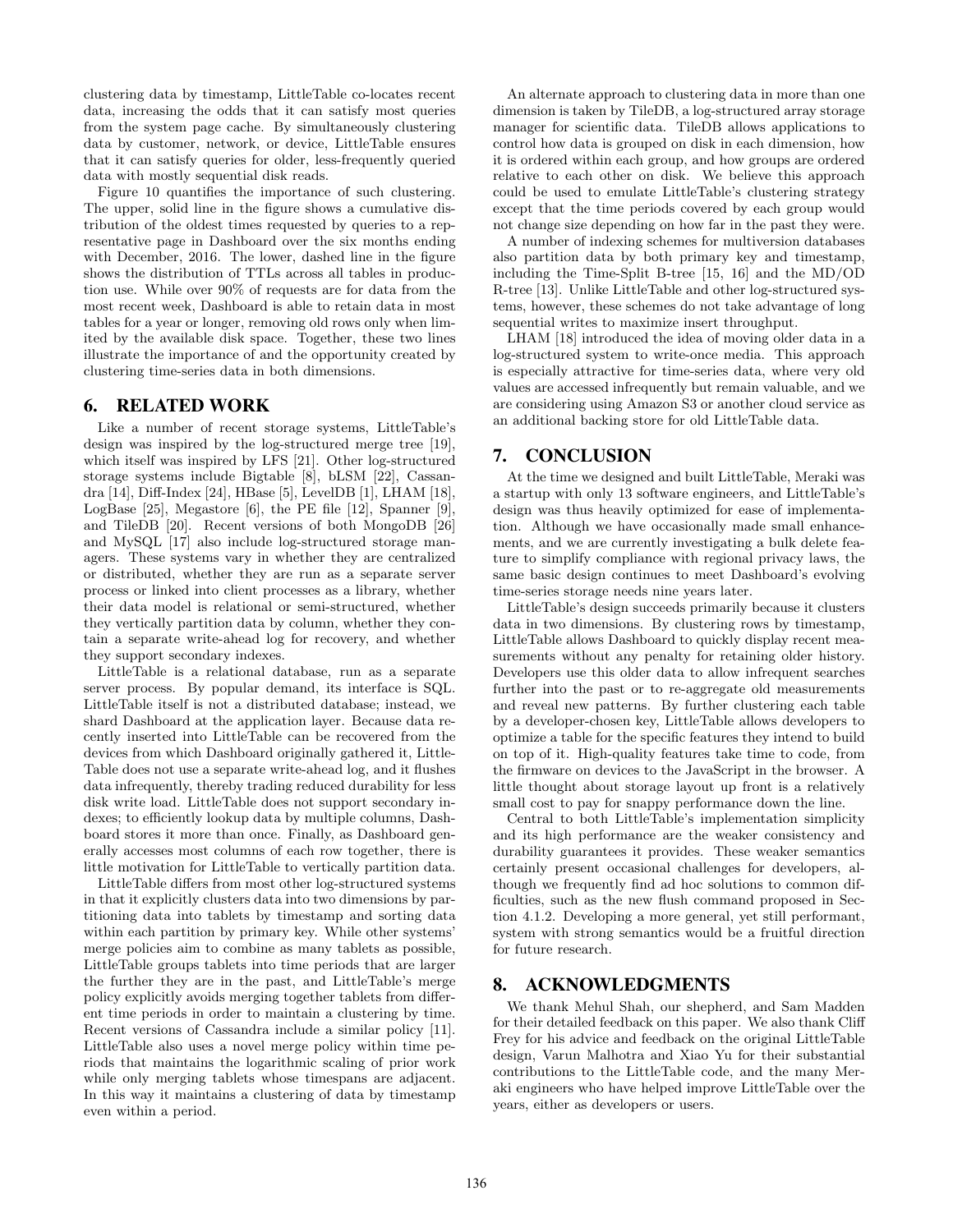# 9. REFERENCES

- [1] LevelDB. http://leveldb.org/.
- [2] LZO real-time data compression library. http://www.oberhumer.com/opensource/lzo/.
- [3] Round robin database tool. http://oss.oetiker.ch/rrdtool/.
- [4] The virtual table mechanism of SQLite. https://sqlite.org/vtab.html.
- [5] Welcome to Apache HBase. https://hbase.apache.org/.
- [6] J. Baker, C. Bond, J. C. Corbett, J. Furman, A. Khorlin, J. Larson, J.-M. Leon, Y. Li, A. Lloyd, and V. Yushprakh. Megastore: Providing scalable, highly available storage for interactive services. In Proceedings of CIDR, 2011.
- [7] N. Bronson, Z. Amsden, G. Cabrera, P. Chakka, P. Dimov, H. Ding, J. Ferris, A. Giardullo, S. Kulkarni, H. Li, M. Marchukov, D. Petrov, L. Puzar, Y. J. Song, and V. Venkataramani. TAO: Facebook's distributed data store for the social graph. In Proceedings of USENIX ATC, 2013.
- [8] F. Chang, J. Dean, S. Ghemawat, W. C. Hsieh, D. A. Wallach, M. Burrows, T. Chandra, A. Fikes, and R. E. Gruber. Bigtable: A distributed storage system for structured data. In Proceedings of OSDI, 2006.
- [9] J. C. Corbett, J. Dean, M. Epstein, A. Fikes, C. Frost, J. Furman, S. Ghemawat, A. Gubarev, C. Heiser, P. Hochschild, W. Hsieh, S. Kanthak, E. Kogan, H. Li, A. Lloyd, S. Melnik, D. Mwaura, D. Nagle, S. Quinlan, R. Rao, L. Rolig, Y. Saito, M. Szymaniak, C. Taylor, R. Wang, and D. Woodford. Spanner: Google's globally-distributed database. In Proceedings of OSDI, 2012.
- [10] P. Flajolet, É. Fusy, O. Gandouet, and F. Meunier. HyperLogLog: The analysis of a near-optimal cardinality estimation algorithm. In Proceedings of the International Conference on Analysis of Algorithms, 2007.
- [11] B. Hegerfors. Date-tiered compaction in Apache Cassandra. https://labs.spotify.com/2014/12/18/ date-tiered-compaction/, Dec. 2014.
- [12] C. Jermaine, E. Omiecinski, and W. G. Yee. The partitioned exponential file for database storage management. The VLDB Journal, 16(4):417–437, Oct. 2007.
- [13] C. Kolovson and M. Stonebraker. Indexing techniques for historical databases. In Proceedings of ICDE, 1989.
- [14] A. Lakshman and P. Malik. Cassandra: A decentralized structured storage system. SIGOPS Oper. Syst. Rev., 44(2):35–40, 2010.
- [15] D. Lomet and B. Salzberg. Access methods for multiversion data. In Proceedings of SIGMOD, 1989.
- [16] D. Lomet and B. Salzberg. The performance of a multiversion access method. In Proceedings of SIGMOD, 1990.
- [17] Y. Matsunobu. MyRocks: A space- and write-optimized MySQL database. https://code.facebook.com/posts/190251048047090/ myrocks-a-space-and-write-optimized-mysql-database/, Aug. 2016.
- [18] P. Muth, P. O'Neil, A. Pick, and G. Weikum. The LHAM log-structured history data access method. The VLDB Journal, 8(3-4):199–221, 2000.
- [19] P. O'Neil, E. Cheng, D. Gawlick, and E. O'Neil. The log-structured merge-tree (LSM-tree). Acta Inf., 33(4):351–385, 1996.
- [20] S. Papadopoulos, K. Datta, S. Madden, and T. Mattson. The TileDB array data storage manager. In Proceedings of VLDB, 2017.
- [21] M. Rosenblum and J. K. Ousterhout. The design and implementation of a log-structured file system. ACM Trans. Comput. Syst., 10(1):26–52, 1992.
- [22] R. Sears and R. Ramakrishnan. bLSM: A general purpose log structured merge tree. In Proceedings of SIGMOD, 2012.
- [23] M. Seltzer, K. A. Smith, H. Balakrishnan, J. Chang, S. McMains, and V. Padmanabhan. File system logging versus clustering: A performance comparison. In Proceedings of the USENIX Technical Conference, 1995.
- [24] W. Tan, S. Tata, Y. Tang, and L. Fong. Diff-index: Differentiated index in distributed log-structured data stores. In Proceedings of EDBT, 2014.
- [25] H. T. Vo, S. Wang, D. Agrawal, G. Chen, and B. C. Ooi. LogBase: A scalable log-structured database system in the cloud. Proceedings of the VLDB Endowment, 5(10):1004–1015, 2012.
- [26] T. Wolpe. MongoDB CTO: How our new WiredTiger storage engine will earn its stripes. http://www.zdnet.com/article/ mongodb-cto-how-our-new-wiredtiger-storage-enginewill-earn-its-stripes/, Nov. 2014.

# APPENDIX

As discussed in Section 3.4.1, LittleTable prevents inefficient merging with a simple algorithm. In this appendix we formalize that algorithm and prove its efficiency.

Let  $t_i$  be the tablets in a table,  $|t_i|$  be the size of tablet  $t_i$ in bytes, and  $T$  be the size of the table. We number tablets such that for all  $i$ , the minimum timestamp in  $t_i$  is at most the minimum timestamp in  $t_{i+1}$ . In every iteration of the merge algorithm, LittleTable finds a consecutive sequence of merge candidates—consisting of the first two tablets  $t_i, t_{i+1}$ in the sequence such that  $|t_i| \leq 2|t_{i+1}|$ —and merges those tablets together. LittleTable repeats this process until there are no more tablets to merge.

Our first claim is that this algorithm results in a final number of tablets that is logarithmic in T. The proof is straightforward: if  $t_1, \ldots, t_n$  represent the final set of tablets after merging is over, there is nothing to merge if and only if  $|t_1| > 2|t_2| > 4|t_3| > ... > 2^{n-1}|t_n|$ . Because the size of the table is equal to the size of the tablets, we have

$$
T = |t_1| + \dots + |t_n|
$$
  
>  $2^{n-1}|t_n| + 2^{n-2}|t_n| + \dots + 2|t_n| + |t_n|$   
>  $2^n - 1$ 

It follows then that  $n = O(\log T)$ .

Our second claim is that the number of times any one row is merged is at most logarithmic in  $T$ . Let  $m$  be the maximum number of times any particular tablet is merged during the merge algorithm, and consider any row in any tablet, before any merging has occurred, that is merged m times by the merge algorithm. In any given iteration of the